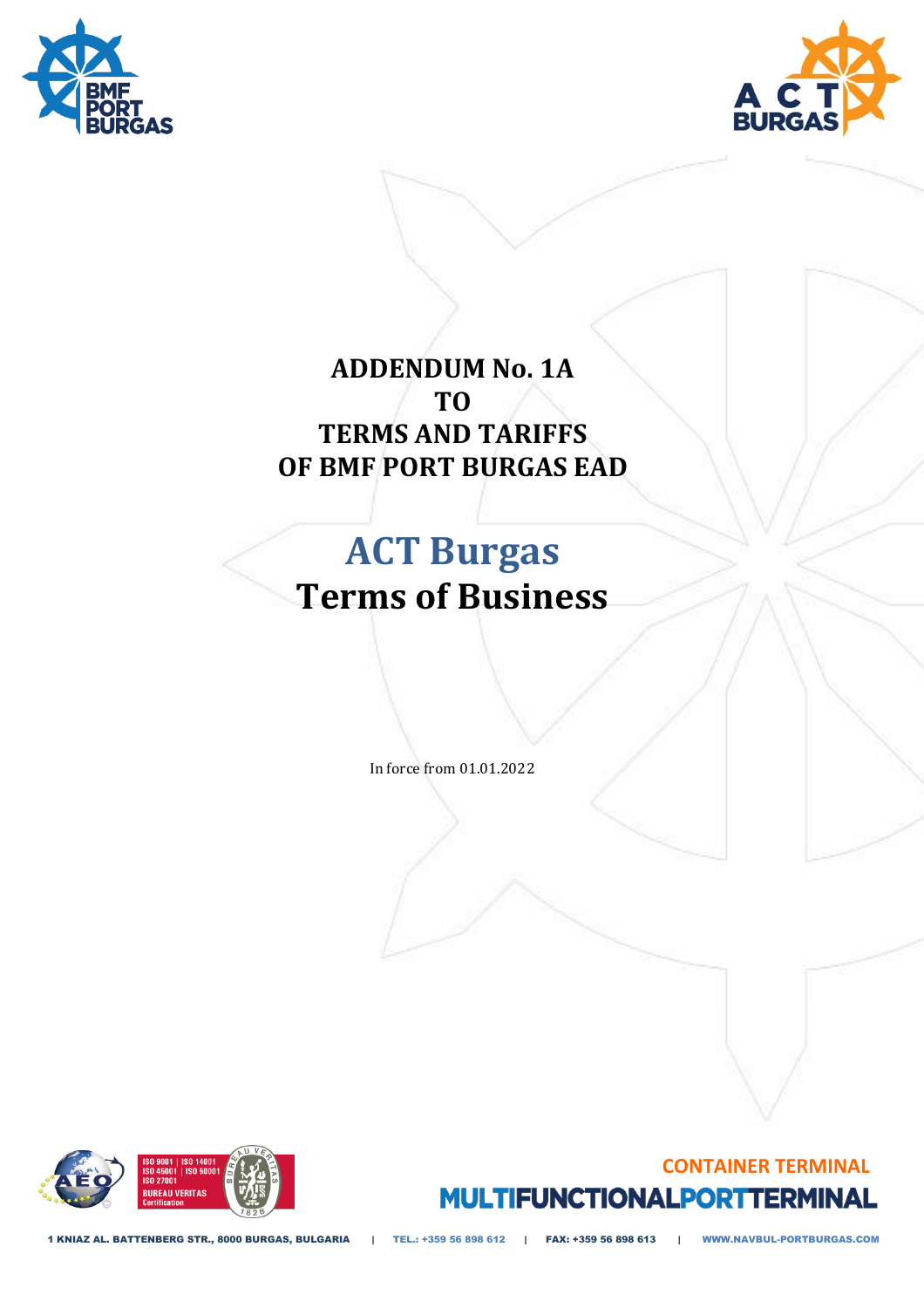#### **1 General**

- 1.1 These regulations shall apply to all and any persons involved in port and maritime trade related with containers in the BMF Port Burgas.
- 1.2 For the purpose of clarity and distinction to other activities related to cargo handling, the management of container operations is performed by the Department Advance Container Terminal Burgas (later ACT Burgas) as part of BMF PORT BURGAS.
- 1.3 In the event that the interested parties make arrangements related to containers handling different from those provided for herein, any such arrangements shall be considered acceptable, provided that they are consistent with the applicable legal regulations and do not disrupt activities of any other persons involved in the trade of goods in ACT Burgas.
- 1.4 The provisions of these regulations applicable to contracting parties to any Port services agreement between BMF Port Burgas EAD and his Client shall also apply to all and any persons acting on his behalf.
- 1.5 In the event of a conflict of interests between contracting parties or in exceptional circumstances that could affect the performance and date of services, the decision of the ACT Burgas management shall apply subject to prior notification of the interested parties.
- 1.6 The parties involved in the cargo handling activities and/or manipulation of containers in ACT Burgas shall plan the works in best possible manner to ensure efficient handling of goods, vessels and means of land transport.
- 1.7 All persons involved shall provide, within time limits described in these regulations, necessary information and documentation to carry out requested services.
- 1.8 The services provided by ACT Burgas shall be settled based on:
	- a) ACT Burgas' Tariff;
	- b) Arrangements and commercial agreements between parties.
- 1.9 For any additional port services to ACT Burgas' clients, which are not included in ACT Burgas' Tariff, the general Terms and Tariffs of BMF PORT BURGAS shall apply.
- 1.10 For any additional port services to ACT Burgas' clients, which are not included in ACT Tariff and/or general Terms and Tariffs of BMF PORT BURGAS the parties shall agree additionally.
- 1.11 Settling of mutual debts is subject to prior written acceptance by BMF Port Burgas. Until such written acceptance is issued the Customer shall not be released from the obligation to pay full amount of the issued invoices within prescribed time limits.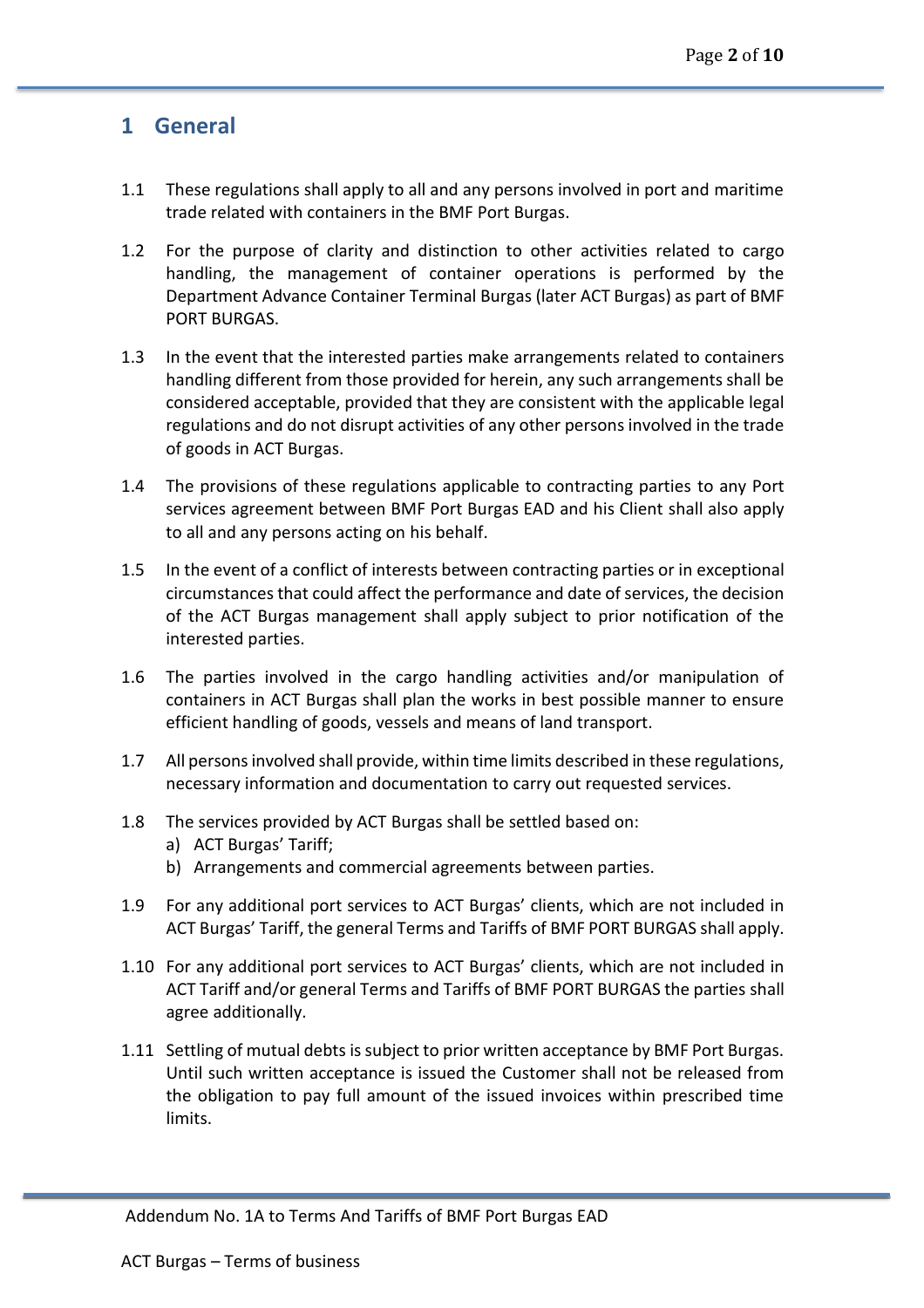- 1.12 The contracting party shall be considered to be the payer for the requested services provided by ACT Burgas, unless the interested parties agree otherwise.
- 1.13 All and any services provided by ACT shall be carried out based on the data entered by the Customer into ACT Burgas' IT system or a written request.
- 1.14 The contracting party must inform ACT of any additional services and activities to be carried out concurrently with ACT Burgas' services by any other institutions, authorities and/or companies.
- 1.15 ACT Burgas keeps in its Terminal Operating System (TOS) an electronic record of all manipulated goods. The information in the system shows the current status of the goods and provides evidence of goods acceptance/delivery.
- 1.16 ACT Burgas reserves the right to modify the plan of operations for the requested services.
- 1.17 During acceptance of containers/trailers, ACT Burgas shall perform assessment of their technical condition based on visual examination of the side walls, without inspecting the contents, and shall confirm/update seal numbers.
- 1.18 If a full container is discharged from the vessel without seal, then ACT Burgas may place a seal in order to secure the cargo (without checking it) and the parties shall accept such seal.
- 1.19 Empty containers are evacuated from the terminal on the FILO base (First IN Last OUT). If the Customer requires different arrangement with empties, then he should cover expenses of such request and especially restows on the yard.
- 1.20 The Customer covers all costs related to Customs clearance procedures, including penalties.
- 1.21 All goods stored in ACT Burgas are subject to supervision by national border authorities.
- 1.22 Customers are obliged to observe Customs and any other authorities' regulations especially related to the allowed storage periods. The Customer shall bear all the costs including but not limited to import customs taxes and dues incurred by ACT Burgas due to non-observance of the formalities set out in relevant regulations.
- 1.23 In the event that the Contracting Party fails to make any payment to BMF Port Burgas within the prescribed time limit or fails to comply with these regulations, the ACT Burgas shall be entitled to immediately withdraw from any additional agreements with this party, and also to refuse to accept requests and/or to suspend any further services for this party.
- 1.24 Any disputes resulting from concluding, interpreting or executing agreements between Customers and ACT Burgas/BMF Port Burgas shall be resolved according to the laws of Republic of Bulgaria.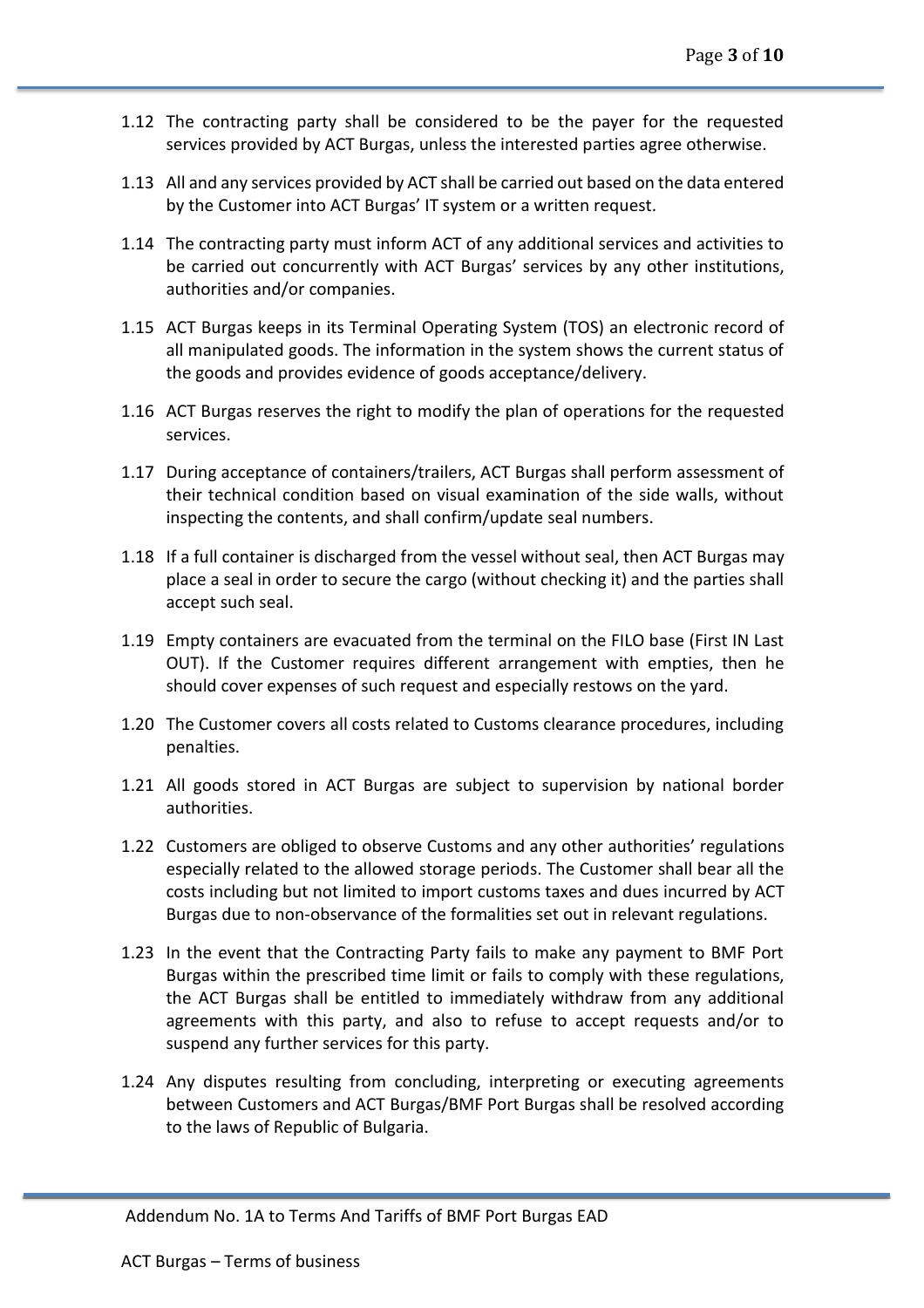#### **2 Service of vessels**

- 2.1 Berthing of the vessel is assigned on the following rules:
	- a) first come first served;
	- b) operational requirements or management decision.

In any case vessel arriving to ACT Burgas must be ready for operations.

- 2.2 Vessel shall not be berthed if loading plan is not previously confirmed by Master.
- 2.3 Vessel may claim priority berthing if schedule of arrivals for 6 months ahead is presented and accepted by ACT Burgas. Changes to such schedule must be agreed with ACT Burgas otherwise the right for priority berthing is waived.
- 2.4 Vessel's cargo handling equipment, use of which may accelerate servicing of the vessel, should be in good working condition confirmed with valid certificate.
- 2.5 Vessel is responsible for opening and closing of hatches.
- 2.6 Vessel is responsible to provide sufficient lashing equipment in good working order on site.
- 2.7 The contracting party is obliged to inform ACT Burgas of any technical difficulties or any other limitations, which could affect vessel's operations as soon as it becomes aware of any such circumstances.
- 2.8 Any damages to the vessel or the cargo must be reported to ACT Burgas immediately and not later than the end of the working shift when the damage occurred. Vessel's command shall present to ACT Burgas a written damage report.

ACT Burgas is responsible for the damage only if the damage and its cause are clearly acknowledged by ACT Burgas on the said damage report. ACT Burgas reserves the right to call for an independent surveyor working on behalf of its insurer.

- 2.9 Vessel's command along with the Agent should be immediately notified by ACT Burgas of a damage done to cargo handling facilities and caused by the vessel.
- 2.10 The contracting party is required to inform ACT Burgas about vessel's arrival in the following manner:
	- a) WEEKLY ADVICE ETA, initial information about cargo and other information concerning service of the vessel;
	- b) DAILY ADVICE in advance of 36, 24 and 12 hours ETA and all relevant vessel's call/cargo info;

ACT Burgas plans the operations based on the discharging/loading information included in 36 hrs notice. Any later changes must be accepted by ACT.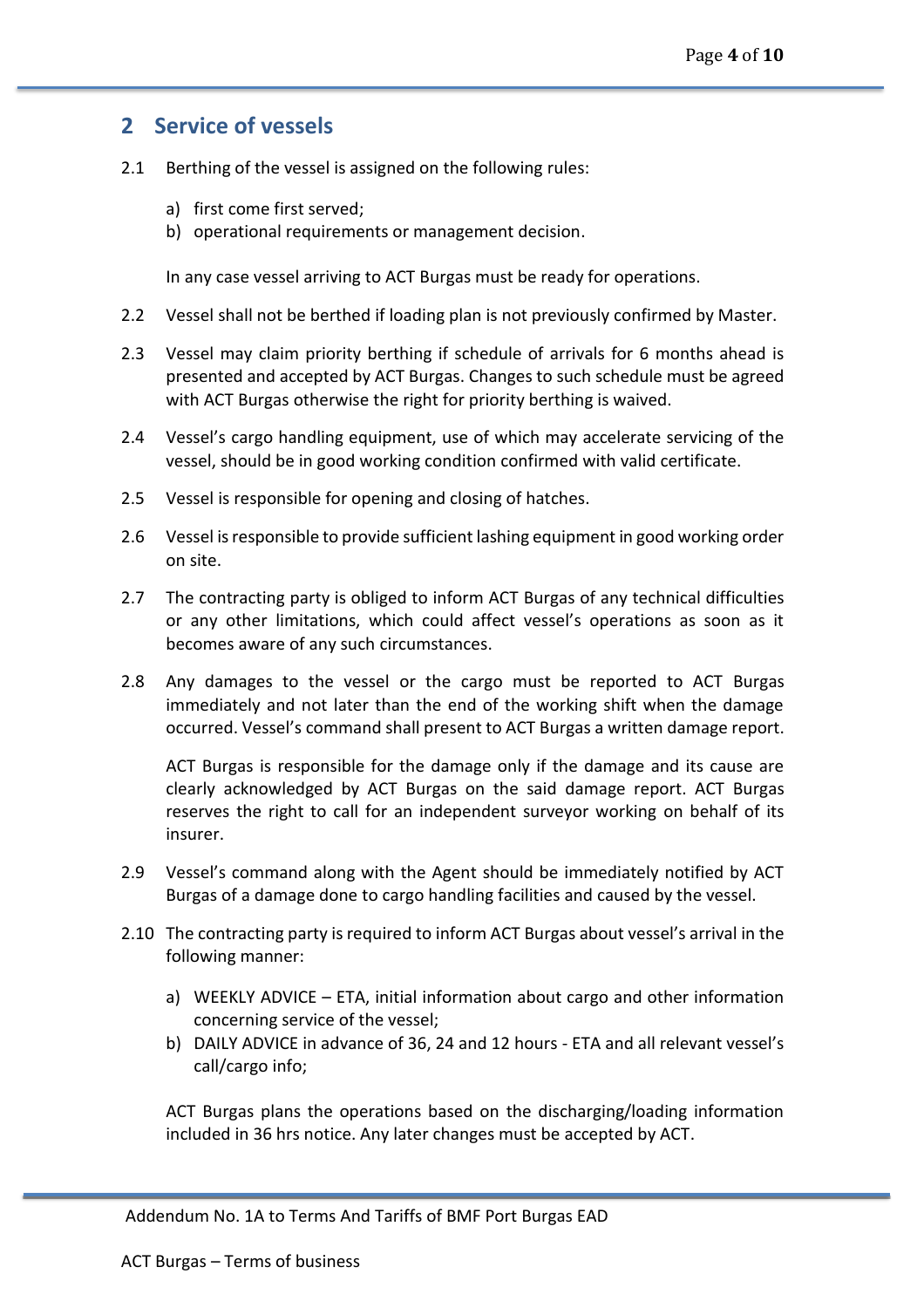- 2.11 ACT Burgas in agreement with the customer plans service of the vessel as follows:
	- a) for Tuesday, Wednesday, Thursday, Friday before 12.00 pm the previous day;
	- b) for Saturday, Sunday, Monday before 12.00 pm on Friday;
	- c) Official Holidays before 12.00 pm on preceding working day;
- 2.12 Customer cancellation of ship service plan is submitted as follows:
	- a) operations ordered for Tuesday, Wednesday, Thursday, Friday and Saturday before 12.00 pm the previous day;
	- b) operations ordered for Sunday and Monday 12 hours before shift starts;
- 2.13 Cut-off time /factually ready and customs cleared/ for the cargo is 6 hours before beginning of operations.
- 2.14 The customer is obliged to provide ACT Burgas with all relevant documentation, paperwork and electronic files (including discharge/load lists, manifests, reefer manifests, IMDG manifests, stowage plans, etc.) not later than 12 hours before beginning of vessel's operations.
- 2.15 In case of delayed arrival of the vessel or when the vessel is unprepared for the planned service the customer bears the expenses of idle time.
- 2.16 ACT Burgas will allow onboard repairs performed by ship's crew or third party companies, deliveries of goods and bunkers, if such repairs and/or services do not delay operations. In any case all onboard repairs and/or services must be agreed with ACT beforehand.
- 2.17 When a new vessel is put into service, it should be coordinated with the ACT Burgas. In view of the efficiency and safety of vessel handling, all vessels visiting ACT Burgas must be equipped with a working, functioning anti-heeling system. Admission the lack of such equipment is a subject to additional agreement between the two parties.
- 2.18 ACT Burgas shall not be liable for any damage caused during operations on a vessel on the quay with the plimsoll line under water. Upon mooring of a vessel with a plimsoll line under water ACT Burgas shall start vessel operation explicitly after confirmation by the Operator that the same releases ACT Burgas from liability for any possible damage. The obligation to notify the competent authorities in this regard is the responsibility of the Operator.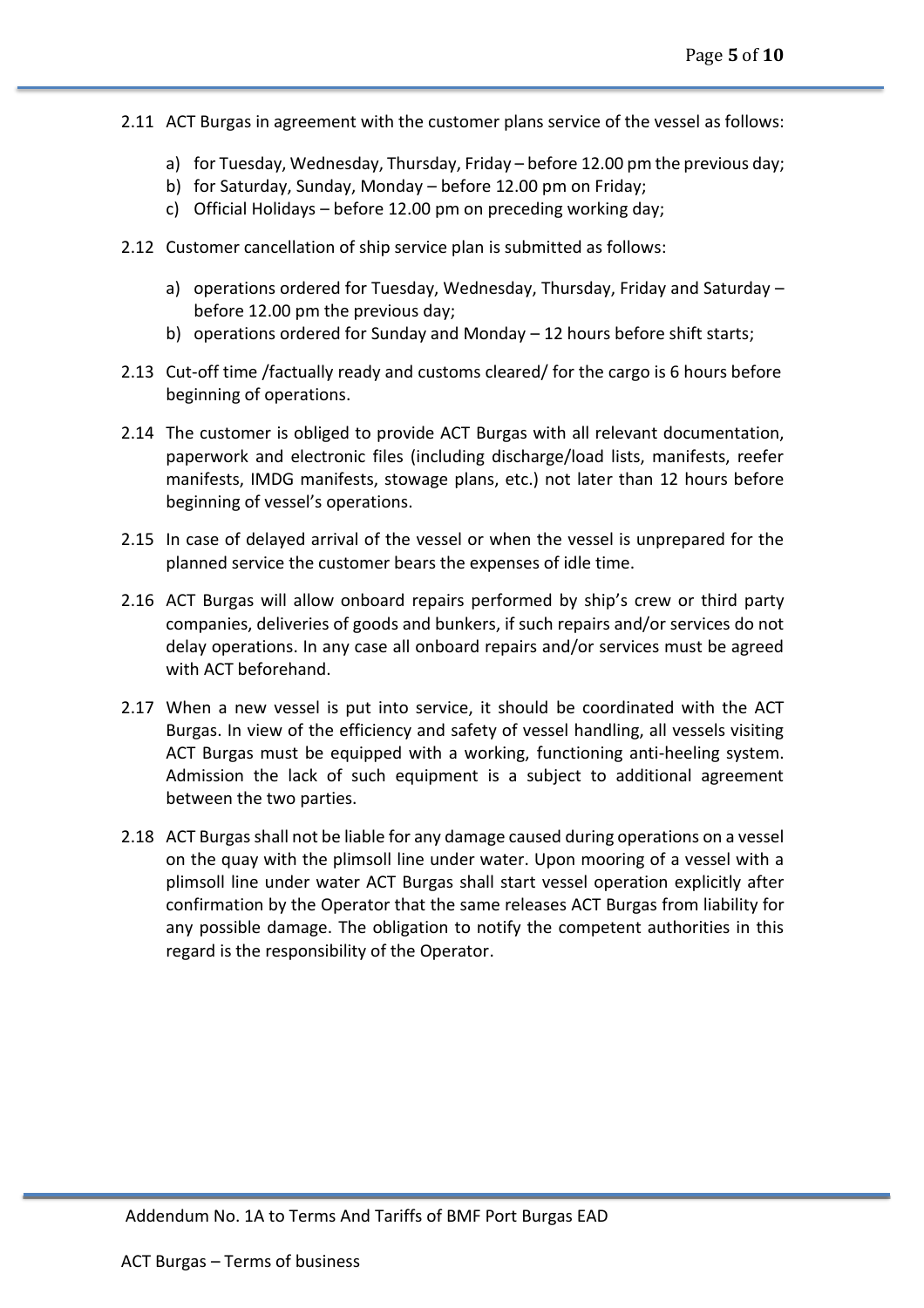### **3 Service of land vehicles and cargo**

- 3.1 All vehicles (trucks, trains) arriving to ACT Burgas must be pre advised beforehand.
- 3.2 Trucks arriving to ACT Burgas must pass through Pre-gate where administrative check is performed and entry pass issued. Before entering ACT Burgas premises trucks pass physical check of containers and/or cargo and if positive than are allowed to proceed inside. ACT Burgas may change above-mentioned arrangement due to operational necessities.
- 3.3 Only driver is allowed to remain in the truck while at ACT Burgas and he should wear visibility vest at all times.
- 3.4 The driver is responsible for opening and closing of container doors during checks and also for locking and un-locking container fixing devices of a trailer.
- 3.5 Companies involved in the transport of containers and cargo by land are required to use specialized for containers trailers and observe the allowable vehicle weight limit. ACT Burgas may refuse to service vehicle, which exceed said limit or is inappropriate for safe transport of containers or cargo.
- 3.6 ACT Burgas will allow entry for the trucks only if the cargo is ready for reception or acceptance.
- 3.7 ACT Burgas may implement appointment system for trucks to avoid congestion in the yard and speed up truck turnover time.
- 3.8 Trains arriving to ACT Burgas should be pre-advised and service ordered as follow:
	- a) for Tuesday, Wednesday, Thursday, Friday before 12.00 pm the previous day;
	- b) for Saturday, Sunday, Monday before 12.00 pm on Friday;
	- c) Official Holidays before 12.00 pm on preceding working day.
- 3.9 Customer cancellation of train service plan is submitted as follows:
	- c) operations ordered for Tuesday, Wednesday, Thursday, Friday and Saturday before 12.00 pm the previous day;
	- d) operations ordered for Sunday and Monday 12 hours before shift starts.
- 3.10 Customer bears the costs of idle time for ordered train service and all other complementary services that the submitted order lead to.
- 3.11 Operations of ACT Burgas issues from time to time updated detailed procedures to be followed during delivery or reception of containers and cargo with relevant requirements for information needed to efficiently plan the service.
- 3.12 Full containers delivered to ACT Burgas should have number seals whose construction, condition and placing guarantee proper security.
- 3.13 If container is found on the ACT Burgas yard whose condition is different to what it was during the time of acceptance on the terminal (damaged, missing seal, etc.)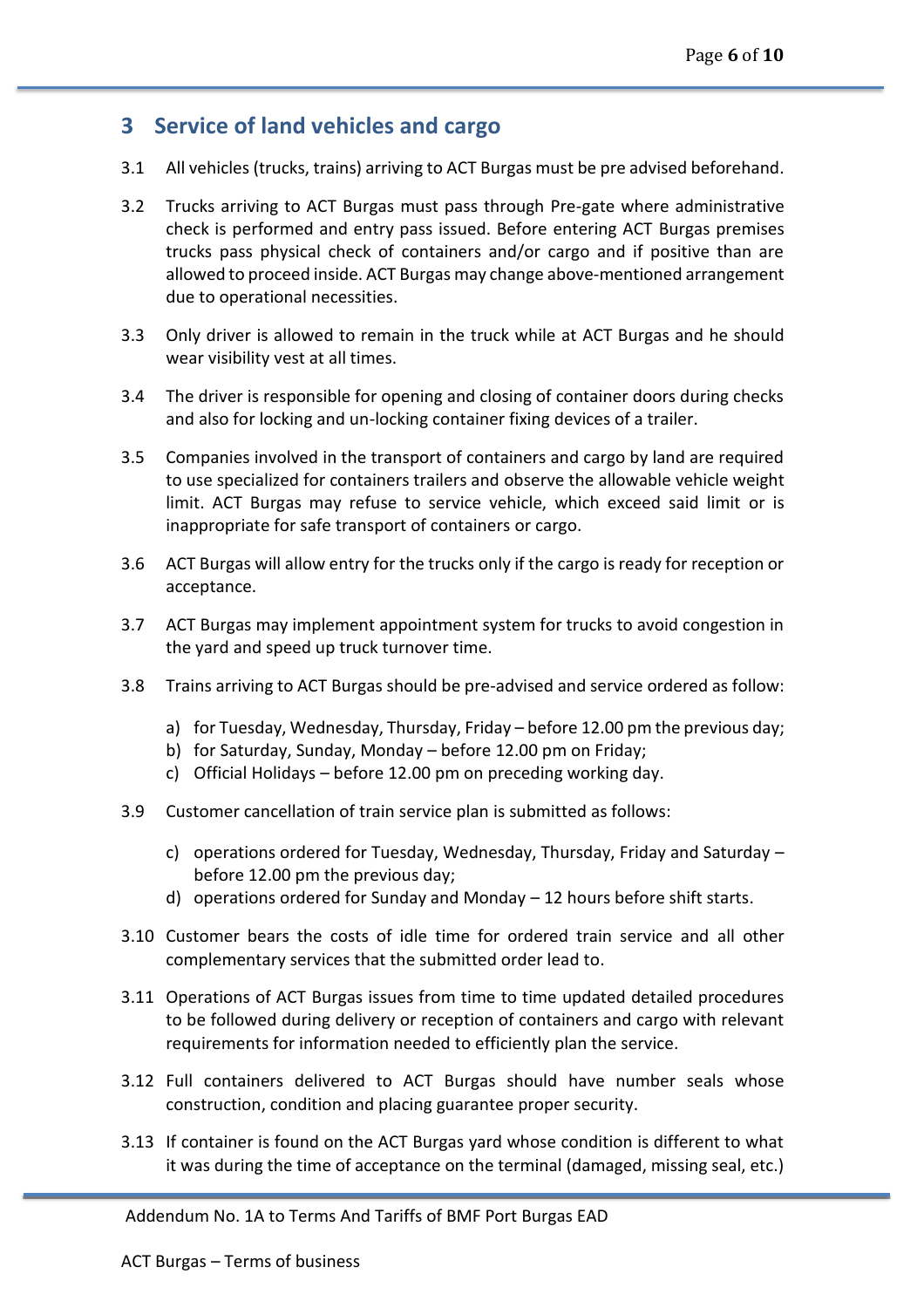the parties should agree how to resolve the issue. In such case ACT shall prepare an appropriate report. If the container is withdrawn from ACT without such prior arrangements, the ACT Burgas shall be released from responsibility for any resulting consequences.

- 3.14 ACT Burgas reserves the right to refuse acceptance of cargo, which raises serious doubts regarding the possibility of ensuring safe storage (this also applies to the sealing and closing method).
- 3.15 If the damaged cargo or cargo without required markings (weight, dimensions, center of gravity, hooking points, etc.) is accepted for storage, the customer shall determine necessary handling procedures and provide missing information and marking on the cargo at the request of ACT Burgas.
- 3.16 Claims for damages resulting from stuffing or/and stripping must be reported to ACT Burgas immediately and no later than the end of the working shift when the damage occurred. Customer shall present to ACT Burgas a corresponding damage report in writing. ACT Burgas shall be held responsible for the damage only if the damage and its cause are clearly acknowledged by ACT Burgas on the said damage report. ACT reserves the right to call for an independent surveyor working on behalf of its insurer.
- 3.17 Requests for stripping/stuffing services should be submitted to ACT as follows:
	- a) for Tuesday, Wednesday, Thursday and Friday before 14.00 pm on the previous day;
	- b) for Monday before 14.00 pm on Friday;
	- c) for Official Holidays before 14.00 pm on the preceding working day;
	- d) for Saturday and Sunday no later than 15.00 pm on Thursday, and each request should be explicitly confirmed by ACT Burgas
- 3.18 Cancellation of stuffing/stripping service forms can be submitted by the Customer as follows:
	- a) operations ordered for Tuesday, Wednesday, Thursday and Friday– before 12.00 pm on the previous day;
	- b) operations ordered for Monday before 12.00 pm on Saturday;
	- c) for Saturday and Sunday at least 24 hours prior to start of operations;
- 3.19 Customer bears the costs of idle time of ordered workforce if the service was not cancelled in due time or can't be executed due to the fault of the Customer /including, but not limited to, outstanding formalities, non-arrival, non-performing or unsuitable means of transport /.
- 3.20 ACT Burgas performs lashing/unlashing of cargo, duly requested as per art. 3.17 and upon instructions in writing for caring out the same, submitted to the operational persons by e-mail.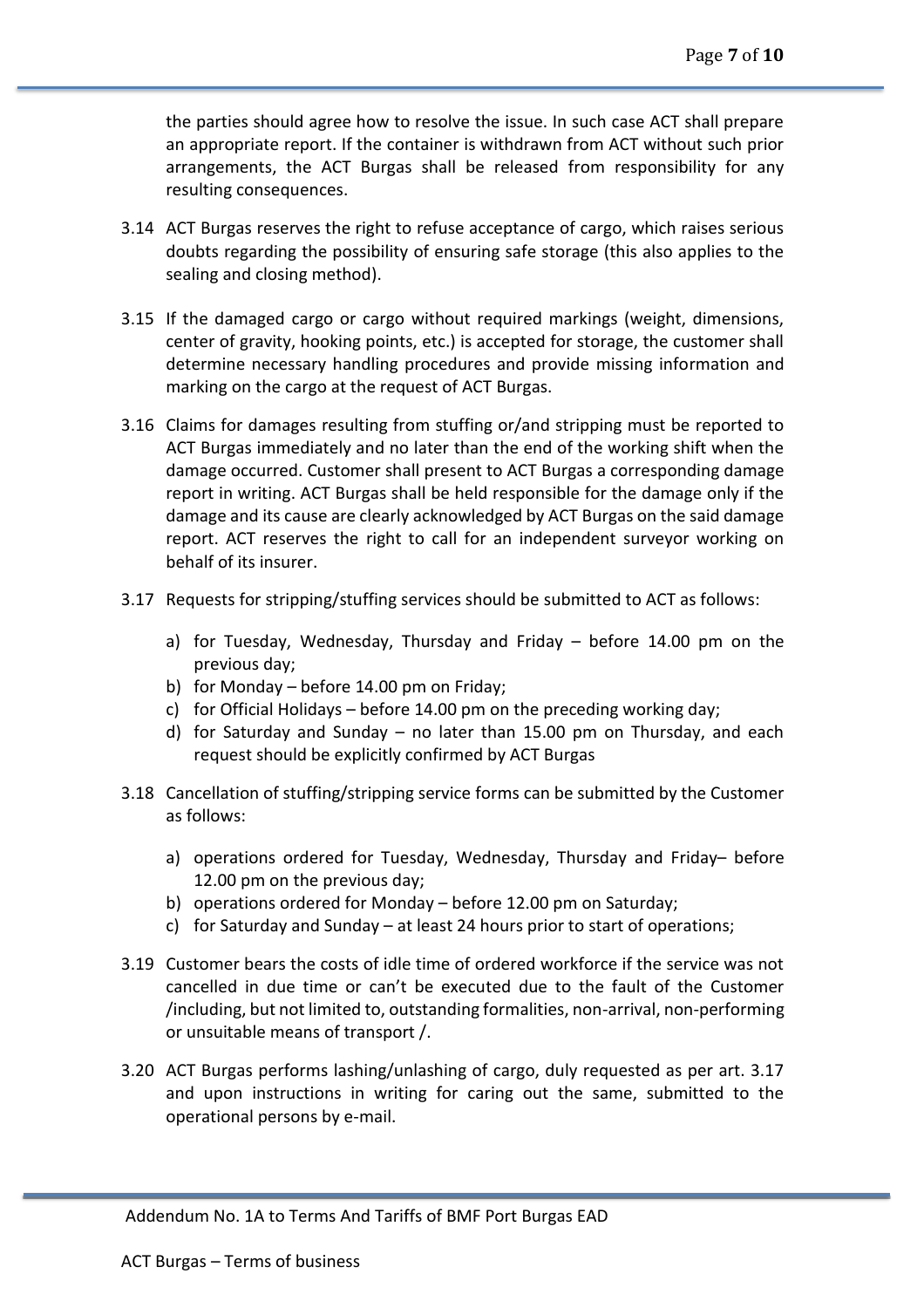3.21 The schedule of execution of correctly filled in and timely (as per item 3.17) submitted requests, within the work shift, follows the principle "the first to declare full readiness (incl. customs formalities are arranged, presence of control authorities, presence of a vehicle, permission of the line, presence of a representative) is the first to be served".

In the event of no possibility to execute a correctly filled in and timely (as per item 3.17) submitted request, ACT Burgas should notify the applicant by e-mail, within the working daily shift (08:00 to 17:00 o'clock) preceding the stripping/ stuffing.

#### **4 Information required by ACT Burgas**

4.1 To allow for efficient and effective handling of containers ACT Burgas requires certain minimum information to be provided either in paper or electronic version or both, where applicable.

When providing an order in paper, the description of the cargo must be identical to the Temporary Storage Declaration- goods, packaging, number, weight, etc.

- 4.2 Documentation related to vessels:
	- a) cargo manifest
	- b) discharge list/instruction
	- c) loading order certified by Customs
	- d) load list/instruction
	- e) reefer manifest (import/export)
	- f) IMDG manifest (import/export)
	- g) OOG list (Out Of Gauge)
	- h) BAPLIE file
	- i) restow list
	- j) vessel's structure/bayplan for vessels calling first time
	- k) vessel's Particulars for vessels calling first time
- 4.3 Information related to containers (executive information):
	- a) number
	- b) location on the vessel (import)
	- c) size/type
	- d) status/category (Full/Empty/Storage/Transshipment)
	- e) shipping line
	- f) booking (export)
	- g) vessel/voyage (export)
	- h) port of loading (import)
	- i) port of discharge (export)
	- j) stowage port of discharge (export)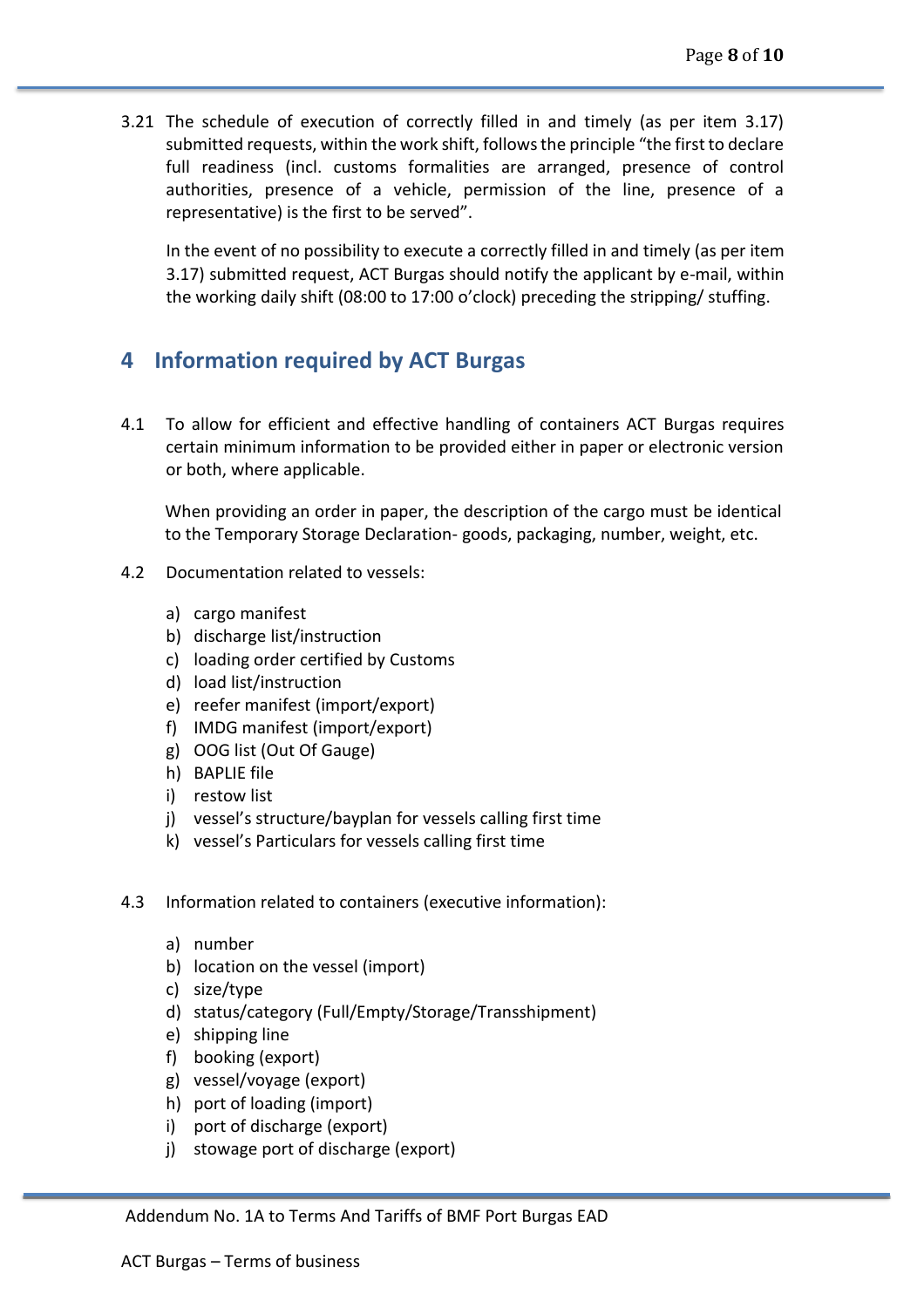- k) cargo
- l) gross weight / VGM Verified Gross Mass
- m) net weight
- n) Bill of Lading (import)
- o) seals
- p) UN IMDG (hazardous cargo)
- q) temperature settings (for reefers)
- r) oversize parameters

## **5 Scope of liability**

- 5.1 The liability of ACT Burgas shall be limited to claims arising from direct actions or lack of actions of ACT Burgas in relation to damage. ACT Burgas shall not be liable for any lost profits and indirect damage suffered by the Customer.
- 5.2 Claims for damage may not exceed the average value of damaged or missing cargo.
- 5.3 The seizure of cargo by national authorities shall not affect any claims by ACT Burgas towards the Customer for performed services and storage of cargo.
- 5.4 ACT Burgas shall not be liable in particular for:
	- a) any losses or damage attributable to Force Majeure, and in particular weather conditions, fires, natural disasters, warfare, governmental decisions, riots or blockades, strikes or any other event beyond control of ACT or resulting from strikes in ACT Burgas and/or strikes of ACT Burgas' business partners,
	- b) any losses due to the late arrival of sea and/or land transport,
	- c) condition of cargo sensitive to atmospheric agents and stored at ACT Burgas in the open air at the request or with the consent of the Customer,
	- d) any damage to cargo/equipment caused as result of implementation of lashing instructions submitted by the client,
	- e) any damages to cargo or container upon lack of lashing;
	- f) any losses of or damage to any good placed in a container dispatched from ACT Burgas as sealed originally by the Customer or a monitoring company acting on its behalf, following the requested operations (taking samples, sanitary, veterinary inspections, Customs clearance, etc.),
	- g) any losses of or damage to the contents of a container received in export in case of a broken/ tampered with seal of the shipper or line or Customs when at the same time other seal(s) is(are) not violated,
	- h) any losses of or damage to the content of the container in the case of a broken/tampered seal of the shipper or line or Customs, when at the same time an equal high-security seal placed on the full container in import alongside the vessel has not been tampered with.
	- i) any damage attributable to improper cargo stevedoring or stowage inside a container if loading of cargo was carried out outside ACT Burgas,